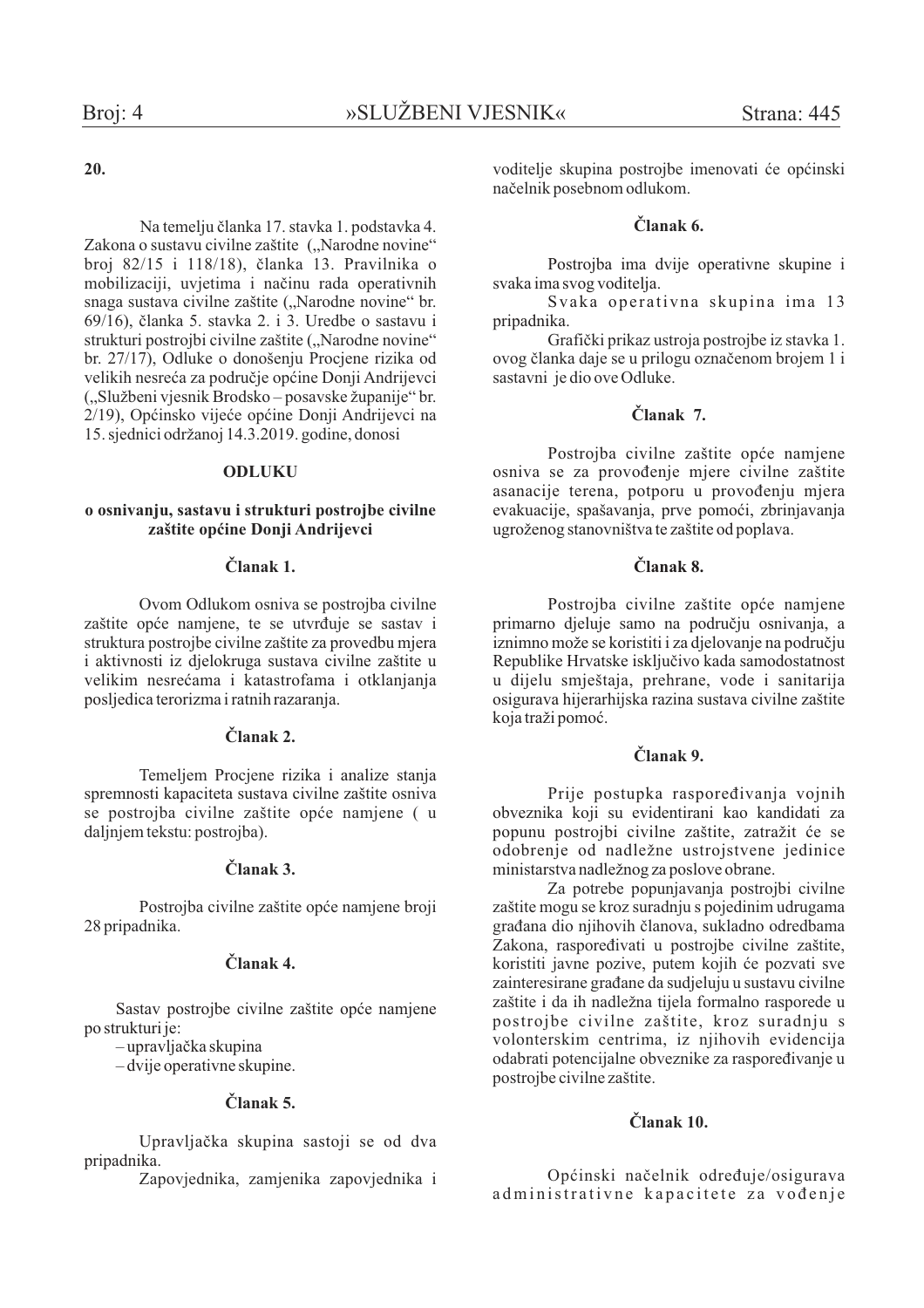raspoređivanja obveznika u postrojbe civilne zaštite. vođenje evidencije, obavljanja svih poslova u svezi provođenja obveza povezanih s rješavanjem prava pripadnika postrojbi u svezi sudjelovanja u saniranju posljedica velikih nesreća na koje su pozvani nalogom za mobilizaciju, izrađuje ili organizira izradu planova dielovanja civilne zaštite uključujući i sheme mobilizacije pripadnika postrojbi civilne zaštite, organizira i sudjeluje u provođenju mobilizacije pripadnika postrojbi civilne zaštite, predlaže i rješava prava i naknada volontera, kao i drugih obveza pripadnika civilne zaštite povezanih s rasporedom u postrojbe civilne zaštite, kao što su pohađanja osposobljavanja, sudjelovanje u vježbama civilne zaštite i slično.

## Članak 11.

Postrojba civilne zaštite mora postupati sukladno operativnom postupovniku koji donosi načelnik stožera civilne zaštite općine Donji Andrijevci.

Operativnim postupovnikom definiraju se sve pojedinosti od značaja za pripravnost, mobilizaciju, operativno djelovanje, demobilizaciju i završetak djelovanja postrojbe civilne zaštite.

## Članak 12.

Stupanjem na snagu ove Odluke prestaje važiti Odluka o osnivanju, ustroju i popuni postrojbi civilne zaštite općine Donji Andrijevci ("Službeni vjesnik Brodsko – posavske županije" br.  $6/11$ )

### Članak 13.

Odluka stupa na snagu danom donošenja, a objavit će se u "Službenom vjesniku Brodsko posavske županije"

KLASA:810-01/19-01/7 URBROJ:2178/04-03-19-1 Donji Andrijevci, 14.3.2019.

> **PREDSJEDNIK** OPĆINSKOG VIJEĆA Robert Kuduz, dr. med., v.r.